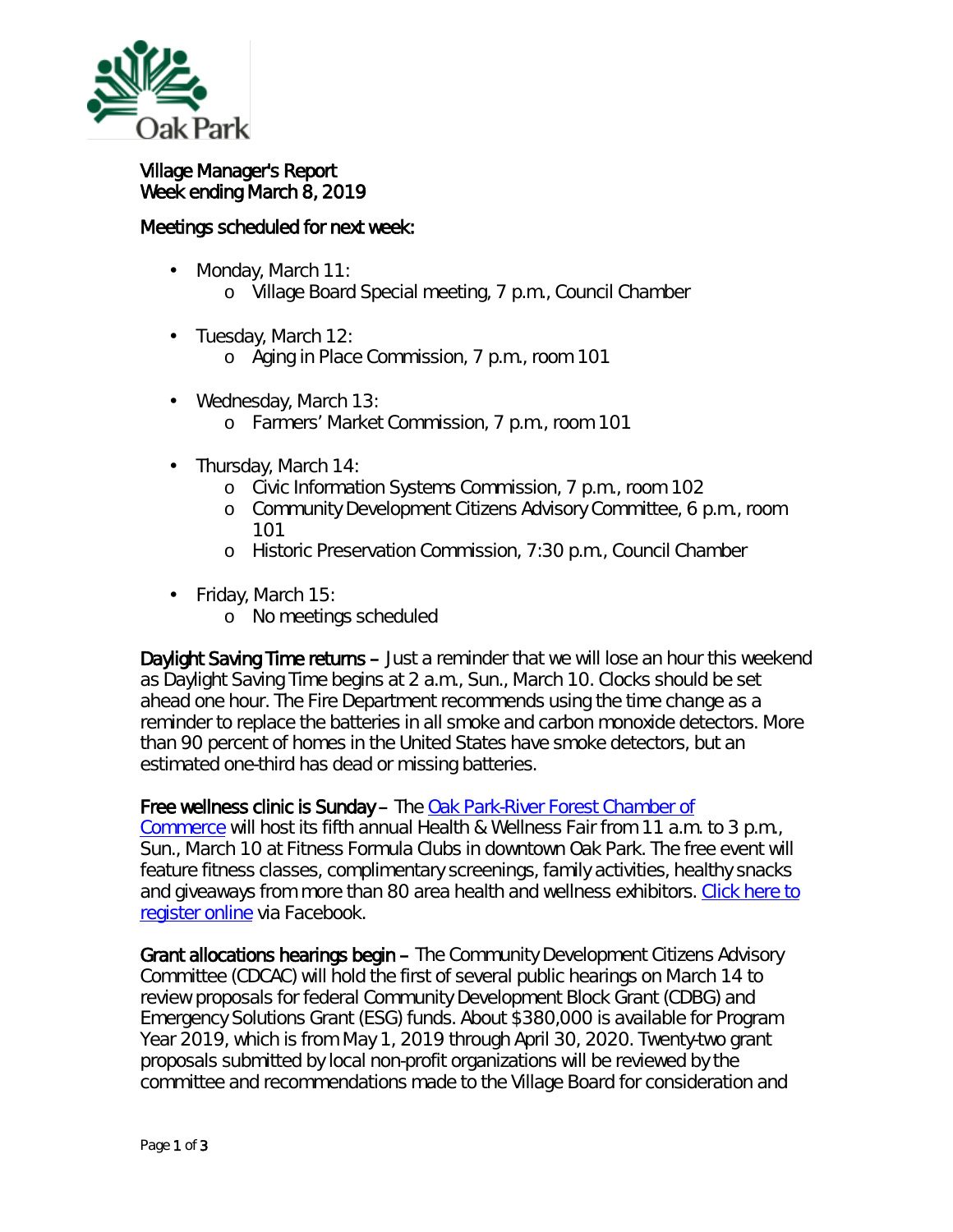final action. The allocation review meetings should wrap up by the end of April. CDBG funds support programs for low- and moderate-income individuals. ESG funds are distributed to agencies that assist people experiencing or at risk of homelessness.

Bake sale space available – The Farmers' Market Commission is seeking local notfor-profit organizations to hold bake sales during the upcoming season. One space is available each Saturday from opening day through October. Applications are posted via a link at [www.oak-park.us/farmersmarket](http://www.oak-park.us/farmersmarket) and will be accepted through April 1.

Sponsors, vendors wanted – Sponsors and vendors are needed for Earth Fest, the Village's annual celebration of green living set for April 27. Sponsorships range from \$125 to \$1,000. Vendors can rent a booth for just \$50. The applications form is posted online at [www.oak-park.us/earthfest.](http://www.oak-park.us/earthfest) As in past years, the Public Works Center will host an open house in conjunction with Earth Fest.

Health award nominations sought – The Board of Health has issued its annual call for nominations for *William Fitzsimmons Award* given for exceptional contributions to improving the health of Oak Parkers. The nomination deadline is 5 p.m., Fri., March 22. A nomination form and lists of past winners are posted at [www.oak](http://www.oak-park.us/healthawards?fbclid=IwAR2PU6MF-N8nm5yqQ6pMHjiFvl0kEuDwT3n82fQQMjzqTniphJv38Ip61sI)[park.us/healthawards.](http://www.oak-park.us/healthawards?fbclid=IwAR2PU6MF-N8nm5yqQ6pMHjiFvl0kEuDwT3n82fQQMjzqTniphJv38Ip61sI)

Albion update – A portion of the alley north of the [Albion redevelopment](https://oakparkeconomicdevelopmentcorporation.org/portfolio/http-albion-residential-com-projects-the-albion-at-oak-park/) site at Lake Street and Forest Avenue will be closed for about four weeks beginning next week for façade masonry work. Access to the alley will not be available from the east, but garbage haulers will have access from the west. Parking Services will work with the Park District to provide safe temporary parking and drop-off points for activities at the **[Austin Gardens Environmental Center.](https://www.pdop.org/facilities-detail-page/?fid=148)** 

Weather response– Crews had to deal with only two minor weather events this week, a welcome change from a busy February. The light snow that began to fall during the afternoon on Tuesday (March 5) kept crews on the job throughout the night and early morning. While the total accumulation was less than half an inch, single-digit temperatures required diligence to keep the streets, Home Avenue Bridge and pedestrian crossings safe. The low temperatures also required applying calcium chloride to improve effectiveness. Crews were back on the streets early Friday (March 8) as another blast of light snow created minor accumulations. Rising temperatures are predicted through the weekend along with rain and even thunderstorms, so plow drivers should catch a break.

Private fiber install – A contractor for Wide Open West will be installing a fiber-optic cable on Randolph Street from Harlem to Euclid avenues. The majority of the work will occur in the parkway using directional boring, which should limit traffic interruptions. However, temporary disruptions to north-south traffic may be necessary at intersections as the work progresses. The actual start date has not yet been set, most likely due to the unpredictable weather.

Miscellaneous project updates – Right-of-way work, including the striping required to open South Boulevard to two-way traffic between Harlem Avenue and Marion Street, and installation of the remaining sidewalk east of the commercial driveway entrance